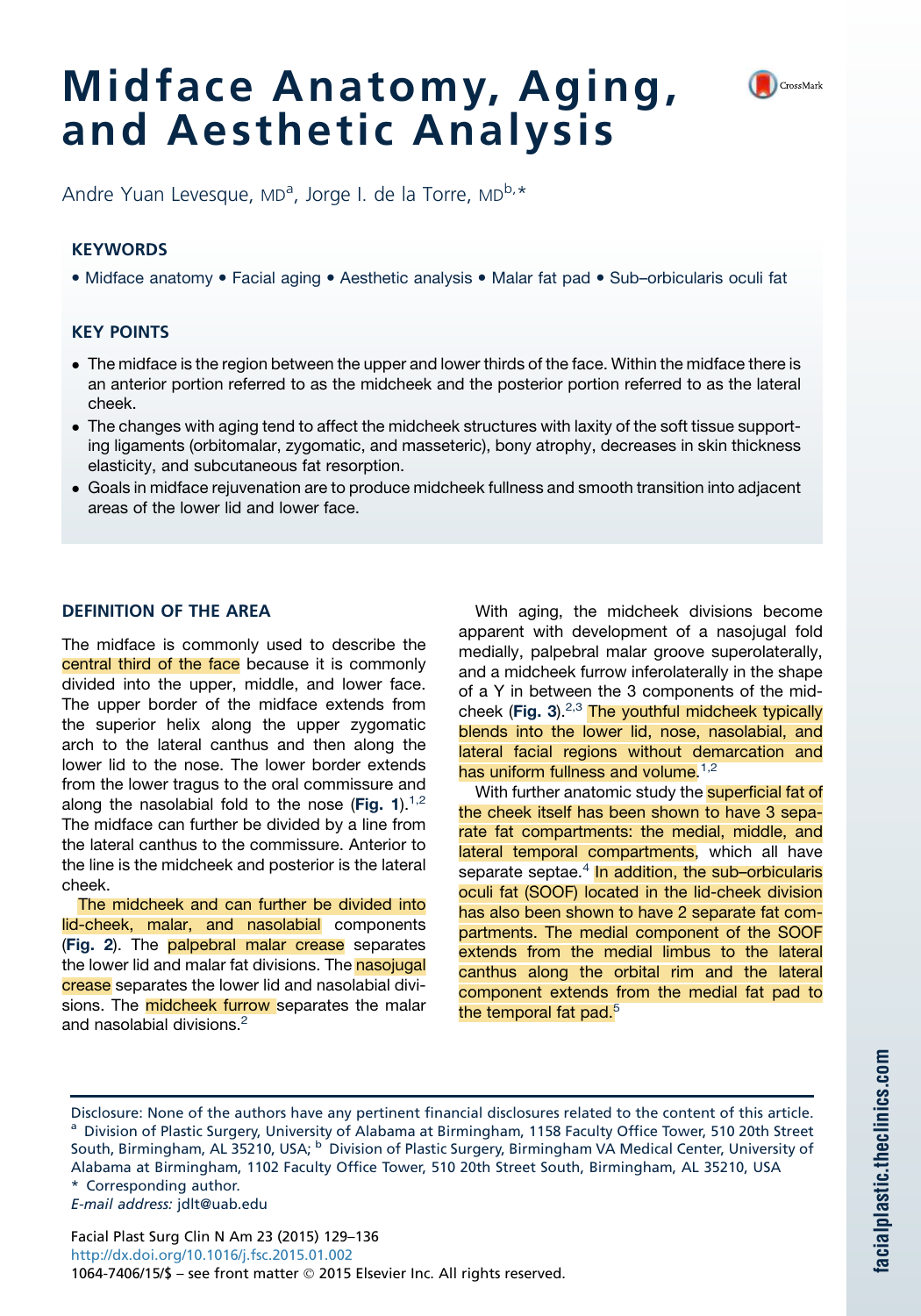<span id="page-1-0"></span>

Fig. 1. The superior border of the midface lies along a line from the root of the helix to the lateral canthus to medial canthus along the side of the nose. The inferior border can be thought of as a line from the inferior border of the tragus to the lateral commissure along the nasolabial fold to the nose. The midcheek (blue) lies anterior to a line from the lateral canthus to commissure and posterior lies the lateral cheek (green).

## INTERNAL ORGANIZATION/LAYERS OF THE AREA

The layers in the midface are similar to those in the upper and lower face with skin, subcutaneous fat, a musculoaponeurotic layer, loose areolar layer, and periosteum/bone ([Figs. 4](#page-2-0) and [5](#page-2-0)). $^2$  $^2$ 

The bony framework consists of the zygoma and the maxillary bones with a small component of the lacrimal bone.<sup>[6](#page-5-0)</sup> Important attachments to the bony framework are the mimetic muscles, the zygomaticus major and minor, and the zygomatic ligament arising between and around the zygomaticus major and minor and minor muscles. There is limited bone available for attachment of soft tissue because the oral cavity mucosal reflexion occupies a large portion of the anterior maxilla. In addition, the prezygomatic space with the orbitomalar ligament superior and zygomatic ligaments inferiorly also limits direct soft tissue attachment to the zygomatic bone. $2$  This arrangement allows gliding of the soft tissues over the spaces and



Fig. 2. The portions of the midcheek divided into lidcheek (blue), nasolabial (red) extending into the jowl, and malar (green) separated by the palpebral malar crease, nasojugal crease, and midcheek furrow.

allows the separate functions of eye closure, smiling, and chewing.

In the midcheek region immediate superficial to the maxilla and zygoma lies the deep fat compartment, with preperiosteal fat and the buccal fat pad. This fat lies deep to the zygomaticus muscles and



Fig. 3. Note superomedial nasojugal folds (blue), superolateral palpebral malar groove (green), inferolateral midcheek furrow (red), which form the shape of a Y on anterior view.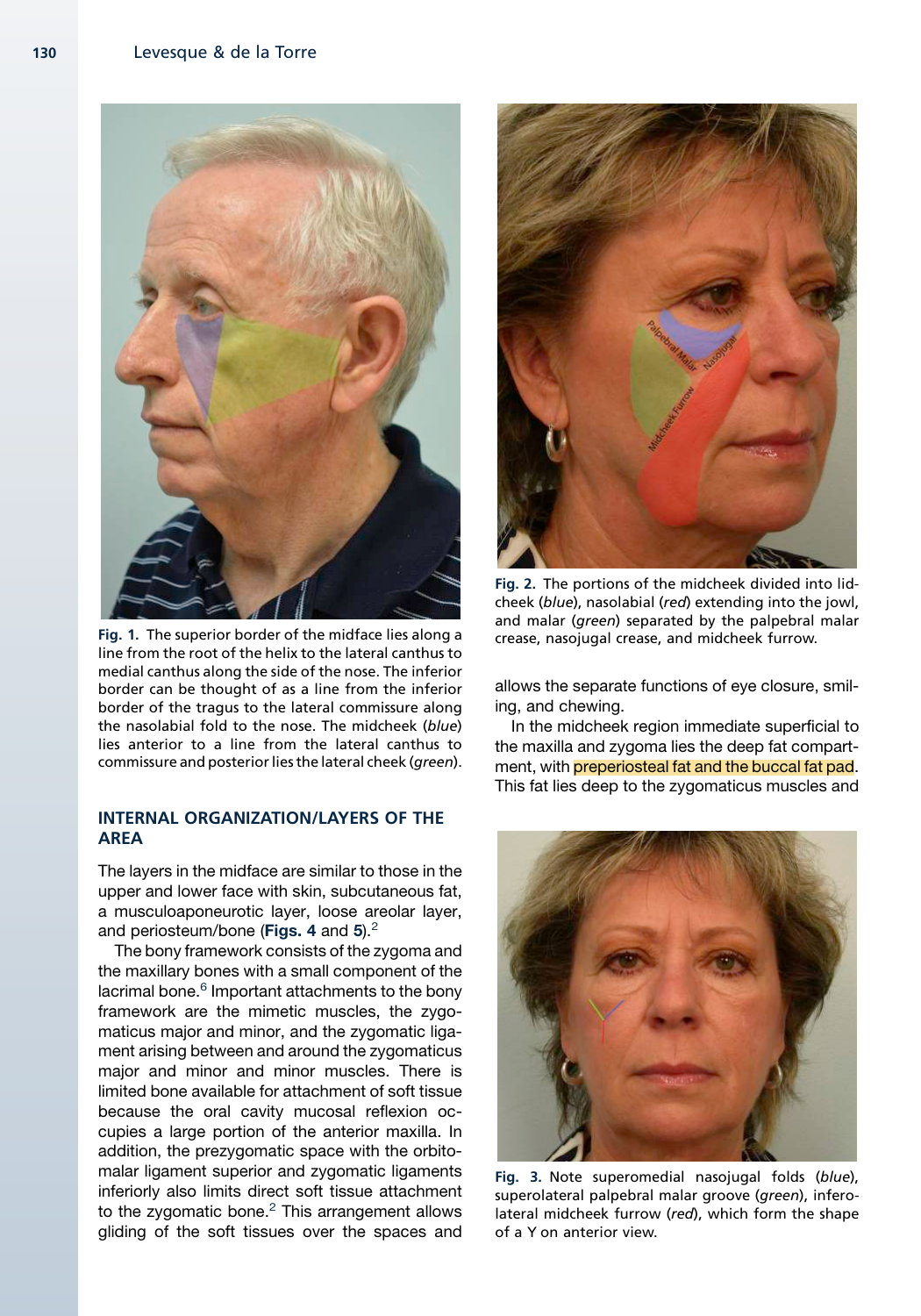<span id="page-2-0"></span>

Fig. 4. Cadaver dissection showing separation of skin, subcutaneous fat, superficial musculoaponeurotic system (SMAS), and deeper structures.

levator labii superioris, and within the fat pad are terminal branches of the zygomatic and buccal nerves that pass more superficially to innervate their muscle targets in the musculoaponeurotic layer. $<sup>7</sup>$  $<sup>7</sup>$  $<sup>7</sup>$  This layer allows gliding of the mimetic</sup> muscles (zygomaticus major and minor, levator labii superioris) with facial expressions. The zygomatic nerve innervates the zygomatic muscles on their deep surface but more medially innervates the levator superioris on its superficial surface.

The superficial musculoaponeurotic system (SMAS), often credited to Mitz and Peyronie, $8$  is a distinct layer in the face that is more developed



Fig. 5. Relationship of the orbital fat, orbitomalar ligament (blue), SOOF, zygomatic ligament (green), and malar fat with surface bulges and creases.

in the lateral cheek region and becomes less distinct into the anterior face or midcheek region. Laterally the SMAS is more distinct separate from the parotid fascia and is continuous with the platysma inferiorly and the temporoparietal fascia superiorly.[8](#page-6-0) The SMAS also separates fat into a superficial fat compartment that contains septae and a deeper fat compartment without septae. In the midcheek region this is analogous to the SMAS/mimetic muscle layer separating the malar fat pad from the buccal fat pad. The exact relationship of the SMAS with the parotid fascia and mimetic muscles is not clearly shown in all studies, but most studies agree that the SMAS is most distinct in the parotid region and becomes thin and less substantial moving anterior into the midcheek region.<sup>8-11</sup>

The subcutaneous layer in the midface includes the malar fat pad, which can be further subdivided into 3 separate compartments (medial, middle, and lateral), and each can age differently. $4$  Superior and deep to the malar fat pad is the SOOF,<sup>[12](#page-6-0)</sup> which occupies the prezygomatic space between the orbitomalar ligament and zygomatic ligament with the roof of the space being the orbicularis oculi muscle.[1,2,5](#page-5-0) The SOOF is separate and distinct from the malar fat and adherent to the deep surface of the orbicular oculi muscle, whereas the malar fat pad is superficial to the SMAS.

## SURROUNDING AREAS

The lower lid has distinct function and anatomy and can be treated in isolation or with the midface. The orbital malar ligament serves as the dividing layer with the midcheek and the lower lid structures above. In the lower lid, the layers can be separated into 3 lamellae. The anterior lamella consists of the skin and orbicularis oculi muscle, the middle lamella is the orbital septum and fat. The posterior lamella contains the tarsus, conjunc-tiva, and lower lid retractors.<sup>[13](#page-6-0)</sup> The lower lid orbital fat has 3 compartments with the medial, central, and temporal fat pads (Fig. 6). The inferior oblique



Fig. 6. The lower lid orbital fat is separated into 3 compartments: medial, central, and temporal. The inferior oblique muscle separates the medial and central compartments and can be damaged inadvertently.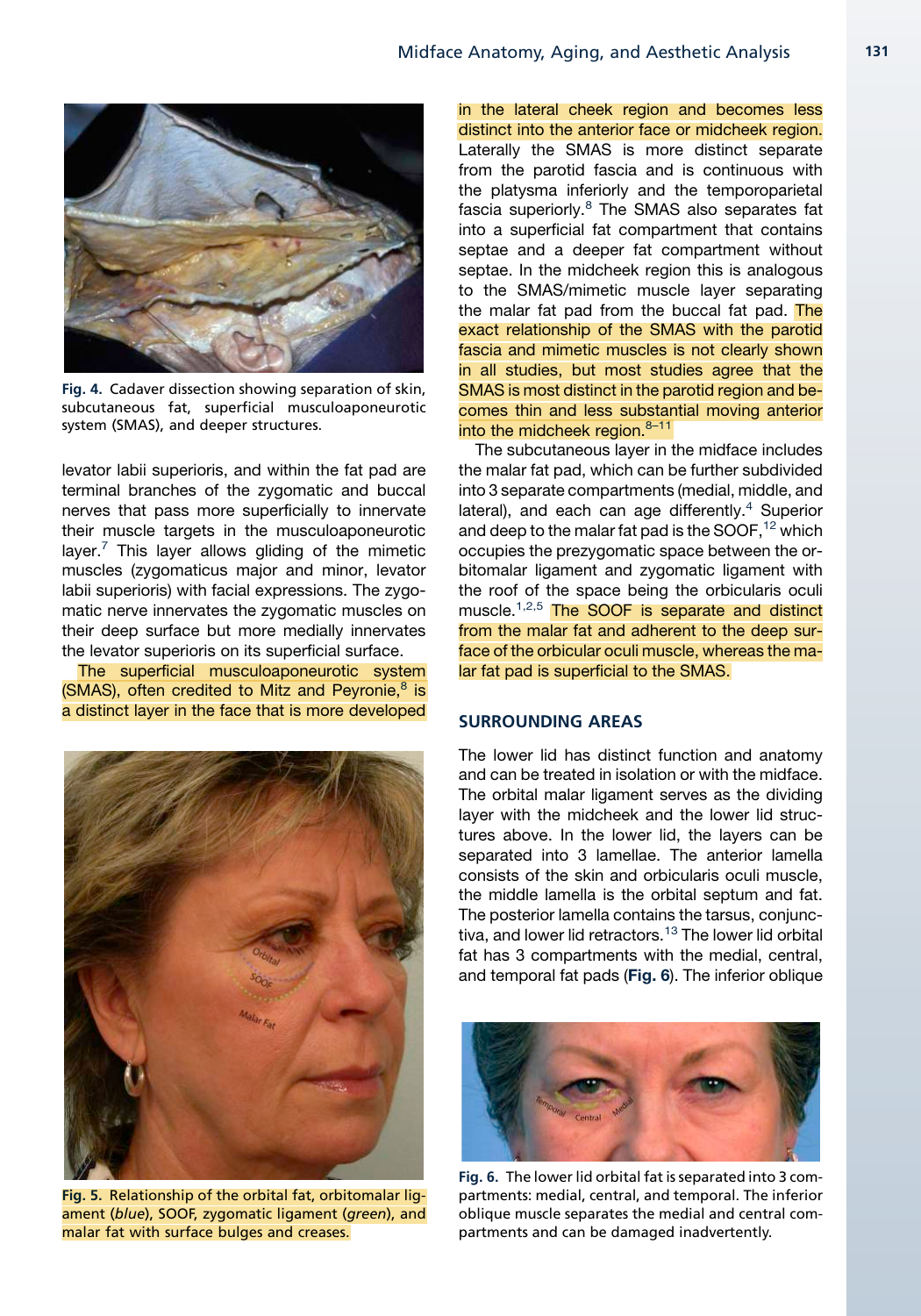muscle separates the medial and central fat pads and can inadvertently be damaged during surgery.<sup>[14](#page-6-0)</sup>

Development of a jowl is a result of descent of cheek soft tissues from attenuation of the mas-seteric ligaments.<sup>[15](#page-6-0)</sup> The described lower premasseteric space can be useful in describing the changes involved in developing a jowl. The roof of the space is the platysma and SMAS and the inferior border is a membranous connection from the SMAS layer to the mandible that anteriorly connects to the mandibular ligament. With aging, the development of laxity in SMAS, platysma, inferior border of the space, and lower masseteric ligaments allows the roof to slide and the superficial fat to descend beneath the level of the mandible, producing the jowl (Fig. 7). $16$ 

# LIGAMENTS

The idea of retaining ligaments of the face or connection from bone or fascia to the dermis was proposed and demonstrated by Furnas.<sup>[17](#page-6-0)</sup> It was further developed by Mendelson,<sup>[1](#page-5-0)</sup> Rohrich and Pessa,<sup>[4,18](#page-5-0)</sup> and others. The important ligaments within the midface are the zygomatic ligaments, orbitomalar ligament, and masseteric ligaments. The confluence of the 3 cheek fat compartments has commonly been described as the zygomatic ligament. In addition, the confluence of the medial and middle cheek compartments has been described as the **masseteric ligaments** (Figs. 8 and 9). $<sup>4</sup>$  $<sup>4</sup>$  $<sup>4</sup>$ </sup>

Between the ligaments there is minimal attachment of the soft tissue to the underlying skeleton allowing movement and facial expression. This minimal attachment also provides an opportunity for repositioning of tissue through surgical manipulation and a safe, expeditious plane of dissection. In



Fig. 7. Development of jowl with laxity of the roof of the premasseteric space SMAS/platysma and masseteric ligaments (red stars) with persistent fixation of the mandibular ligament (black star). The labiomandibular fold is outlined in green.



Fig. 8. Cadaver dissection showing the zygomatic ligaments (red arrow), the masseteric ligaments (green arrow), and the mandibular ligament (black arrow) at the anterior border of the masseter deep to the SMAS.

sub-SMAS dissection there are safe planes of dissection overlying the masseter, divided into the upper, middle, and lower premasseteric spaces, to reach the anterior space as described by Mendel-son and colleagues<sup>16</sup> and Mendelson and Wong.<sup>[19](#page-6-0)</sup>

#### BLOOD SUPPLY

The blood supply to the midface arises from the external carotid artery and its branches via the facial artery and transverse facial arteries. The maxillary artery supplies the muscles and deeper



Fig. 9. Blood supply to the midface. The blood supply derives from the external carotid largely by way of the facial, maxillary, and transverse facial arteries and veins.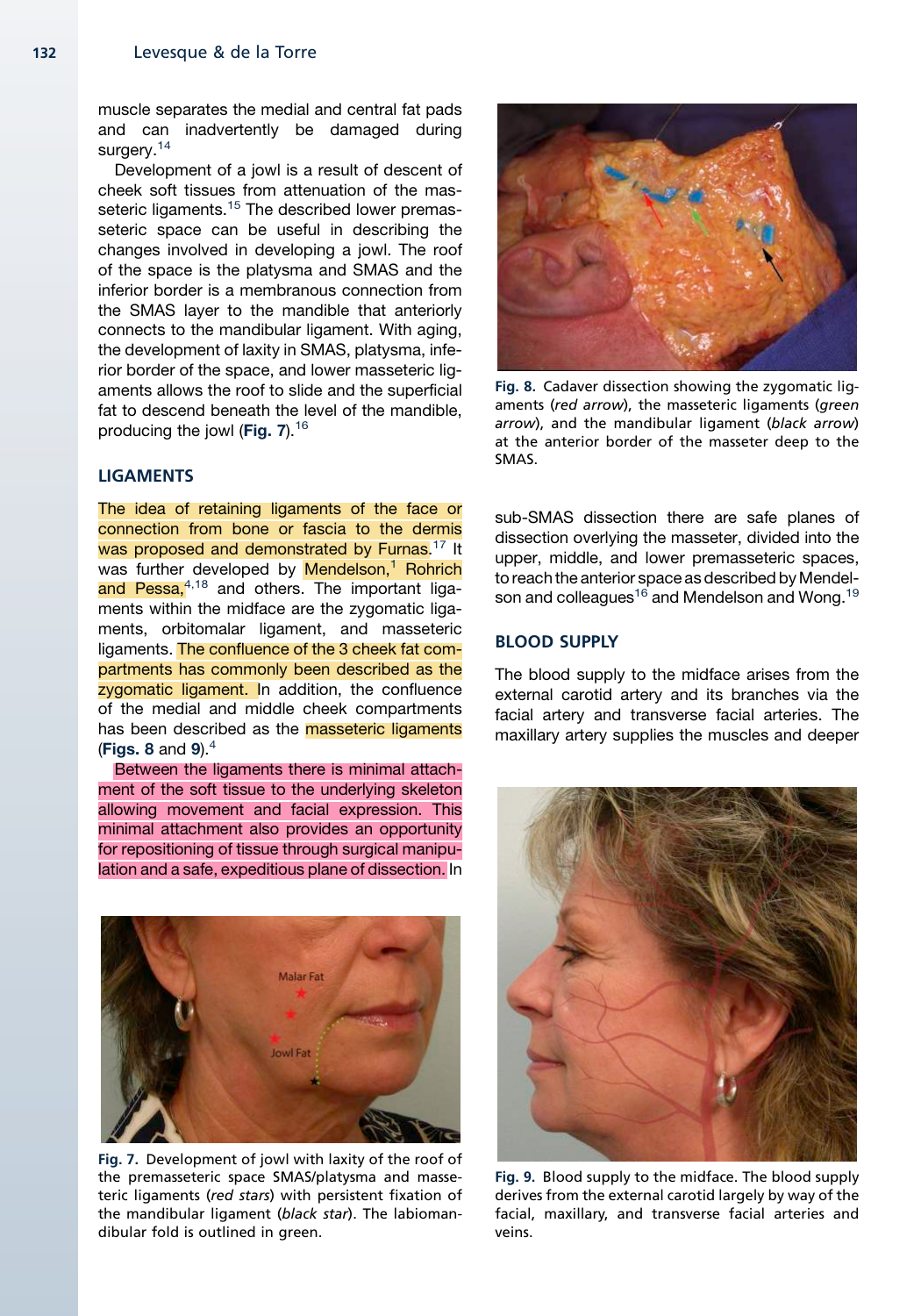structures of the face via the buccal and infraorbital arteries. Venous drainage accompanies the arteries as separately named veins as well as vena comitans, and ultimately draining into the in-ternal jugular system.<sup>[6](#page-5-0)</sup>

The anterior portion of the midface is supplied via musculocutaneous perforators through the facial mimetic muscles arising from the facial artery system through the facial mimetic muscles. The lateral portion of the midface is typically provided via fasciocutaneous perforators from the transverse facial artery.<sup>[20,21](#page-6-0)</sup>

## LYMPHATICS

The lymphatics of the midface drain to the submental and submandibular nodes but form a rich plexus of lymphatics more dense than that of the scalp. The lymphatics begin in the subcutaneous space as lymph capillaries and drain into precollecting lymph vessels, collecting lymphatics, and then the first-tier lymph nodes. The first-tier lymph nodes are generally situated deep along the deep veins of the face and neck.<sup>[22,23](#page-6-0)</sup>

The facial lymph nodes are the infraorbital, buccinator, and maxillary nodes, which most commonly drain to the submandibular nodes (Fig. 10). Disruption of the lymphatic system can



Fig. 10. Lymphatic system within the midface. Typically following the venous system, the important lymph nodes are the infraorbital, buccinator, and maxillary nodes, which drain to the submandibular nodes.

lead to prolonged swelling either from direct transection or from pressure on the lymphatic system from filler materials.<sup>[24,25](#page-6-0)</sup> Swelling can be most visible superior to the orbital malar ligament because the ligament is largely impermeable and serves as a barrier for fluid, blood, or lymph to accumulate and form festoons, malar mounds, malar edema, and periorbital ecchymosis.<sup>[23](#page-6-0)</sup>

#### INNERVATION

The anatomy of the facial nerve is described in many publications but, specific to midface anatomy, the depth and location of the terminal sections of the zygomatic and buccal branches are important to understand to avoid injury. The zygomatic and buccal branches emerge from the parotid beneath the deep investing parotid fascia and travel more superficially as the nerve pro-gresses more anteriorly.<sup>[26](#page-6-0)</sup> The branches then lie immediately deep to the SMAS layer until innervating their muscle targets on the deep surface (zygomaticus major and minor, orbicularis oculi) and then through the SMAS layer to innervate the levator labii superioris (Fig. 11). Dissection



Fig. 11. The course of the extratemporal facial nerve in the face. The zygomatic and buccal branches are the important branches for midface rejuvenation.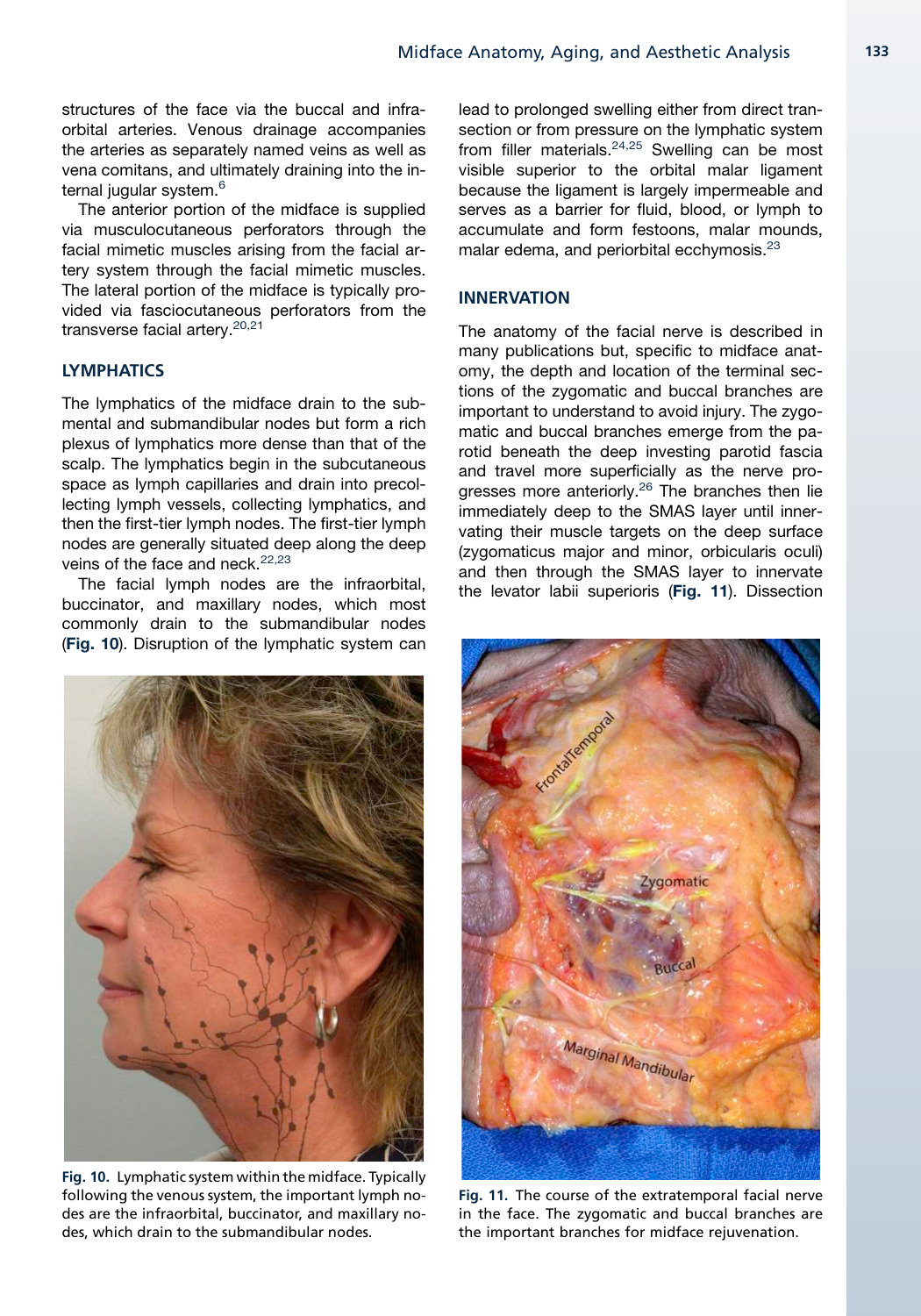<span id="page-5-0"></span>within the subcutaneous space should be safe at all times except when overlying the levator muscles, but care must be taken with sub-SMAS dissection to avoid the zygomatic and buccal branches that traverse the sub-SMAS space. Similarly, a deeper plane of dissection also protects the facial nerve branches, as in a subperiosteal approach to the midface. In the midface in particular there are significant cross-innervations between zygomatic and buccal nerves, with about 50% cross-innervations, and damage to one branch is likely to result in no functional consequence.<sup>[27](#page-6-0)</sup>

Sensation to the midface skin is provided mainly by branches of the infraorbital and zygomaticofacial nerves. In addition, there are minor contributions from the zygomaticotemporal nerve, infratrochlear nerve, auricular temporal nerve, and buccal nerve.<sup>6</sup>

#### SURGICAL ANATOMIC CONSIDERATIONS

The critical structure of the midface with respect to midface rejuvenation is the malar fat pad. The malar fat pad is located between the SMAS and the skin and is firmly attached to the skin. $^{28}$  $^{28}$  $^{28}$  The youthful position of the malar fat pad is characterized by positioning over the zygomatic arch with the superior portion covering the orbital portion of the orbicularis oculi muscle and inferior portion at the nasolabial fold with no bulging anterior to the fold.<sup>29</sup> With appropriate repositioning of the malar fat pad in a superior vector, the lower lid vertical distance is decreased and hollowness is eliminated in the infraorbital region.

Approaching the midface from a hairline incision can be accomplished in a subcutaneous plane and sub-SMAS plane. The subcutaneous plane is inherently safe because the branches of the facial nerve are protected by the SMAS. In a sub-SMAS plane, if the prezygomatic space is respected and properly developed, the zygomatic branch and buccal branches should be protected by the walls of the space.<sup>[19](#page-6-0)</sup> Vascularity to the overlying skin should be robust in the same fashion as a facelift flap survives with extensive undermining.<sup>[20,21](#page-6-0)</sup> The malar fat pad can then be resuspended in a vertical direction by the subcutaneous exposure and fixed to the temporal fascia. $^{28}$  $^{28}$  $^{28}$ 

The midface can also be approached from periorbital approaches and even percutaneously, and all approaches are safe when the appropriate layers of dissection are respected either superficial to SMAS, subperiosteal, or in the prezygomatic spaces. A myriad of techniques for midface correction have been proposed and most can be effective and safe, and readers should refer to

the literature for the details of the individual procedures.[28,30–33](#page-6-0)

#### IMAGING

Computed tomography scan or plain radiographs typically have little utility in preoperative planning for rejuvenation of the midface; however, excellent standard reproducible photographs should be the goal. Close-up views of the face should be obtained with anterior, oblique, lateral, upward gaze, closed eyes, and worms-eye views. Fullface photographs should also be obtained in anterior, oblique, and lateral views. We also like to take an animation photograph with the patient smiling for midface anaylsis.  $34,35$ 

#### SUMMARY

Attention to the changes within the midface is critical to achieve a harmonious facial rejuvenation. Global changes in all layers of the midface occur to produce signs of aging. The bony framework undergoes resorption with time, especially in edentulous patients.[36–42](#page-6-0) The orbitomalar, zygomatic, and masseteric ligaments all develop laxity and allow descent of the attached soft tissues. There is also typically some loss in fat and skin thickness. Surgical correction of the midface should be directed at all layers and particular care given to blending changes into the adjacent regions of the lower lid and lower face. The anatomy, although complex because of the small spaces involved, is well described and with appropriate study surgical correction of the midface can be safe and effective.

#### **REFERENCES**

- 1. [Mendelson BC, Muzaffar AR, Adams WP Jr. Surgical](http://refhub.elsevier.com/S1064-7406(15)00003-6/sref1) [anatomy of the midcheek and malar mounds. Plast](http://refhub.elsevier.com/S1064-7406(15)00003-6/sref1) [Reconstr Surg 2002;110\(3\):885–96](http://refhub.elsevier.com/S1064-7406(15)00003-6/sref1).
- 2. [Mendelson BC, Jacobson SR. Surgical anatomy](http://refhub.elsevier.com/S1064-7406(15)00003-6/sref2) [of the midcheek: facial layers, spaces, and the](http://refhub.elsevier.com/S1064-7406(15)00003-6/sref2) [midcheek segments. Clin Plast Surg 2008;35\(3\):](http://refhub.elsevier.com/S1064-7406(15)00003-6/sref2) [395–404.](http://refhub.elsevier.com/S1064-7406(15)00003-6/sref2)
- 3. [Tan KS, Oh SR, Priel A, et al. Surgical anatomy of the](http://refhub.elsevier.com/S1064-7406(15)00003-6/sref42) [forehead, eyelids, and midface for the aesthetic sur](http://refhub.elsevier.com/S1064-7406(15)00003-6/sref42)geon. In: Massry GG, Murphy MR, Azizzadeh B, editors. [Master techniques in blepharoplasty and periorbital](http://refhub.elsevier.com/S1064-7406(15)00003-6/sref42) [rejuvenation. New York: Springer; 2011. p. 11–24.](http://refhub.elsevier.com/S1064-7406(15)00003-6/sref42)
- 4. [Rohrich RJ, Pessa JE. The fat compartments of the](http://refhub.elsevier.com/S1064-7406(15)00003-6/sref3) [face: anatomy and clinical implications for cosmetic](http://refhub.elsevier.com/S1064-7406(15)00003-6/sref3) [surgery. Plast Reconstr Surg 2007;119\(7\):2219–27.](http://refhub.elsevier.com/S1064-7406(15)00003-6/sref3)
- 5. [Rohrich RJ, Arbique GM, Wong C, et al. The anat](http://refhub.elsevier.com/S1064-7406(15)00003-6/sref4)[omy of suborbicularis fat: implications for periorbital](http://refhub.elsevier.com/S1064-7406(15)00003-6/sref4) [rejuvenation. Plast Reconstr Surg 2009;124:946–51.](http://refhub.elsevier.com/S1064-7406(15)00003-6/sref4)
- 6. [Netter FH. Atlas of human anatomy. 6th edition. Phil](http://refhub.elsevier.com/S1064-7406(15)00003-6/sref5)[adelphia: Saunders; 2014.](http://refhub.elsevier.com/S1064-7406(15)00003-6/sref5)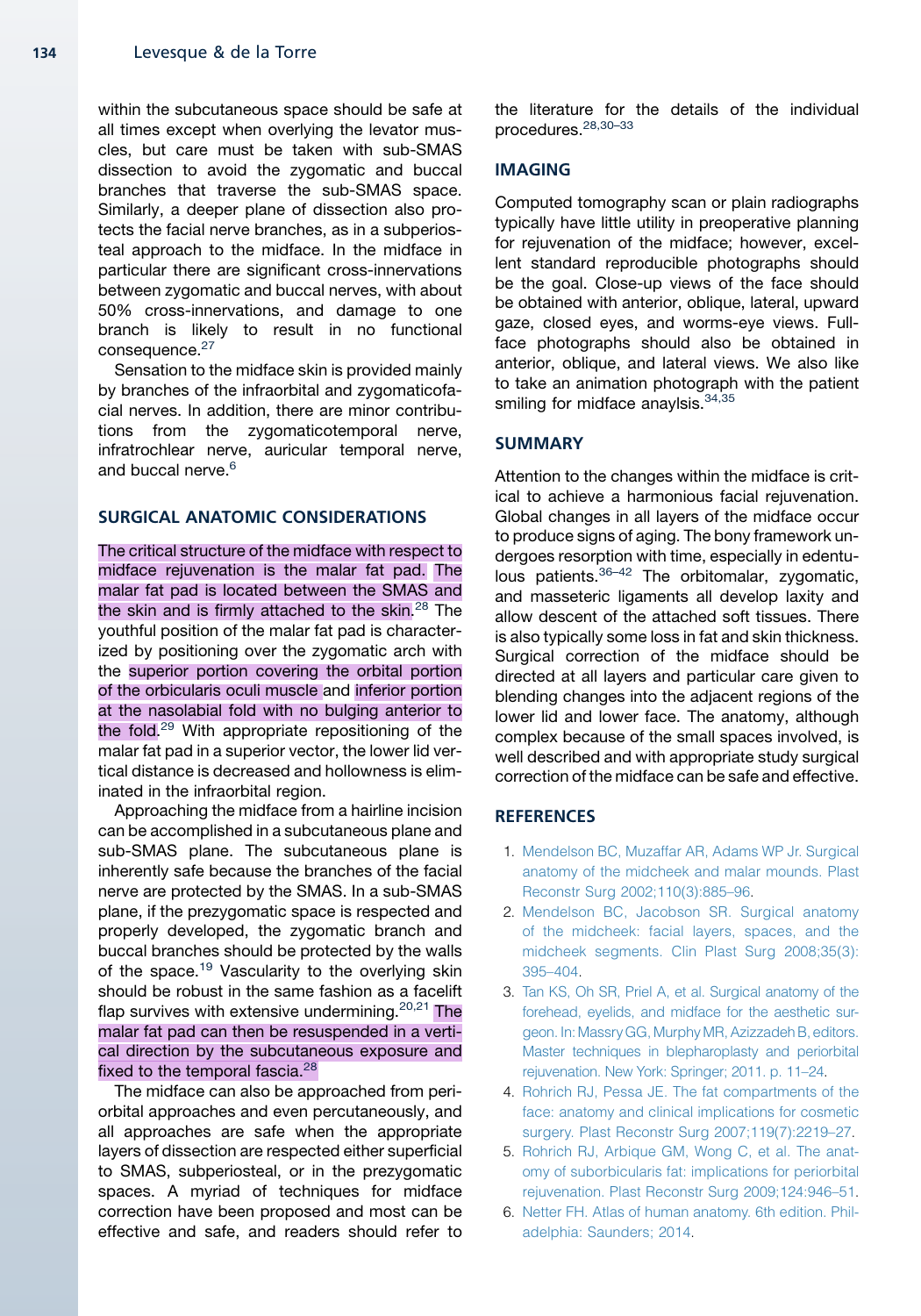- <span id="page-6-0"></span>7. [Gassner HG, Rafii A, Young A, et al. Surgical](http://refhub.elsevier.com/S1064-7406(15)00003-6/sref6) [anatomy of the face implications for modern](http://refhub.elsevier.com/S1064-7406(15)00003-6/sref6) [face-lift techniques. Arch Facial Plast Surg 2008;](http://refhub.elsevier.com/S1064-7406(15)00003-6/sref6) [10\(1\):9–19.](http://refhub.elsevier.com/S1064-7406(15)00003-6/sref6)
- 8. [Mitz V, Peyronie M. The superficial musculo](http://refhub.elsevier.com/S1064-7406(15)00003-6/sref7)[aponeurotic system \(SMAS\) in the parotid and](http://refhub.elsevier.com/S1064-7406(15)00003-6/sref7) [cheek area. Plast Reconstr Surg 1976;58\(1\):80–8.](http://refhub.elsevier.com/S1064-7406(15)00003-6/sref7)
- 9. [Gardetto A, Dabernig J, Rainer C, et al. Does a su](http://refhub.elsevier.com/S1064-7406(15)00003-6/sref8)[perficial musculoaponeurotic system exist in the](http://refhub.elsevier.com/S1064-7406(15)00003-6/sref8) [face and neck? An anatomical study by the tissue](http://refhub.elsevier.com/S1064-7406(15)00003-6/sref8) [plastination technique. Plast Reconstr Surg 2003;](http://refhub.elsevier.com/S1064-7406(15)00003-6/sref8) [111\(2\):664–72.](http://refhub.elsevier.com/S1064-7406(15)00003-6/sref8)
- 10. [Gosain AK, Yousif NJ, Madiedo G, et al. Surgical](http://refhub.elsevier.com/S1064-7406(15)00003-6/sref9) [anatomy of the SMAS: a reinvestigation. Plast Re](http://refhub.elsevier.com/S1064-7406(15)00003-6/sref9)[constr Surg 1993;92\(7\):1254–63.](http://refhub.elsevier.com/S1064-7406(15)00003-6/sref9)
- 11. [Thaller SR, Kim S, Patterson H, et al. The submuscu](http://refhub.elsevier.com/S1064-7406(15)00003-6/sref10)[lar aponeurotic system \(SMAS\): a histologic and](http://refhub.elsevier.com/S1064-7406(15)00003-6/sref10) [comparative anatomy evaluation. Plast Reconstr](http://refhub.elsevier.com/S1064-7406(15)00003-6/sref10) [Surg 1990;86\(4\):690–6](http://refhub.elsevier.com/S1064-7406(15)00003-6/sref10).
- 12. [Aiache AE, Ramirez OH. The suborbicularis oculi fat](http://refhub.elsevier.com/S1064-7406(15)00003-6/sref11) [pads: an anatomic and clinical study. Plast Reconstr](http://refhub.elsevier.com/S1064-7406(15)00003-6/sref11) [Surg 1995;95\(1\):37–42](http://refhub.elsevier.com/S1064-7406(15)00003-6/sref11).
- 13. [Kakizaki H, Malhotra R, Madge SN, et al. Lower](http://refhub.elsevier.com/S1064-7406(15)00003-6/sref12) [eyelid anatomy: an update. Ann Plast Surg 2009;](http://refhub.elsevier.com/S1064-7406(15)00003-6/sref12) [63:344–51.](http://refhub.elsevier.com/S1064-7406(15)00003-6/sref12)
- 14. [Mowlavi A, Neumeister MW, Wilhelmi BJ. Lower](http://refhub.elsevier.com/S1064-7406(15)00003-6/sref13) [blepharoplasty using bony anatomical landmarks](http://refhub.elsevier.com/S1064-7406(15)00003-6/sref13) [to identify and avoid injury to the inferior oblique](http://refhub.elsevier.com/S1064-7406(15)00003-6/sref13) [muscle. Plast Reconstr Surg 2002;110:1318–22](http://refhub.elsevier.com/S1064-7406(15)00003-6/sref13).
- 15. [Stuzin JM, Baker TJ, Gordon HL. The relationship of](http://refhub.elsevier.com/S1064-7406(15)00003-6/sref14) [the superficial and deep facial fascias: relevance to](http://refhub.elsevier.com/S1064-7406(15)00003-6/sref14) [rhytidectomy and aging. Plast Reconstr Surg 1992;](http://refhub.elsevier.com/S1064-7406(15)00003-6/sref14) [89:441](http://refhub.elsevier.com/S1064-7406(15)00003-6/sref14).
- 16. [Mendelson BC, Freeman ME, Wu W, et al. Surgical](http://refhub.elsevier.com/S1064-7406(15)00003-6/sref15) [anatomy of the lower face: the premasseter space,](http://refhub.elsevier.com/S1064-7406(15)00003-6/sref15) [the jowl, and the labiomandibular fold. Aesthet Plast](http://refhub.elsevier.com/S1064-7406(15)00003-6/sref15) [Surg 2008;32:185–95](http://refhub.elsevier.com/S1064-7406(15)00003-6/sref15).
- 17. [Furnas DW. The retaining ligaments of the cheek.](http://refhub.elsevier.com/S1064-7406(15)00003-6/sref16) [Plast Reconstr Surg 1989;83:11–6](http://refhub.elsevier.com/S1064-7406(15)00003-6/sref16).
- 18. [Rohrich RJ, Pessa JE. The retaining system of the](http://refhub.elsevier.com/S1064-7406(15)00003-6/sref17) [face: histologic evaluation of the septal boundaries](http://refhub.elsevier.com/S1064-7406(15)00003-6/sref17) [of the subcutaneous fat compartments. Plast Re](http://refhub.elsevier.com/S1064-7406(15)00003-6/sref17)[constr Surg 2008;121\(5\):1804–9.](http://refhub.elsevier.com/S1064-7406(15)00003-6/sref17)
- 19. [Mendelson BC, Wong CH. Surgical anatomy of the](http://refhub.elsevier.com/S1064-7406(15)00003-6/sref18) [middle premasseter space and its application in](http://refhub.elsevier.com/S1064-7406(15)00003-6/sref18) [sub-SMAS face lift surgery. Plast Reconstr Surg](http://refhub.elsevier.com/S1064-7406(15)00003-6/sref18) [2013;132:57–64.](http://refhub.elsevier.com/S1064-7406(15)00003-6/sref18)
- 20. [Schaverien MV, Pessa JE, Saint-Cyr M, et al. The](http://refhub.elsevier.com/S1064-7406(15)00003-6/sref19) [arterial and venous anatomies of the lateral face lift](http://refhub.elsevier.com/S1064-7406(15)00003-6/sref19) [flap and the SMAS. Plast Reconstr Surg 2009;](http://refhub.elsevier.com/S1064-7406(15)00003-6/sref19) [123\(5\):1581–7.](http://refhub.elsevier.com/S1064-7406(15)00003-6/sref19)
- 21. [Whetzel TP, Mathes SJ. The arterial supply of the](http://refhub.elsevier.com/S1064-7406(15)00003-6/sref20) [face lift flap. Plast Reconstr Surg 1997;100:480–6](http://refhub.elsevier.com/S1064-7406(15)00003-6/sref20).
- 22. [Pan WR, Suami H, Taylor IG. Lymphatic drainage of](http://refhub.elsevier.com/S1064-7406(15)00003-6/sref21) [the superficial tissues of the head and neck:](http://refhub.elsevier.com/S1064-7406(15)00003-6/sref21) [anatomical study and clinical implications. Plast Re](http://refhub.elsevier.com/S1064-7406(15)00003-6/sref21)[constr Surg 2008;121:1614–24](http://refhub.elsevier.com/S1064-7406(15)00003-6/sref21).
- 23. [Pan WR, Le Roux CM, Briggs CA. Variations in the](http://refhub.elsevier.com/S1064-7406(15)00003-6/sref22) [lymphatic drainage pattern of the head and neck:](http://refhub.elsevier.com/S1064-7406(15)00003-6/sref22) [further anatomic studies and clinical implications.](http://refhub.elsevier.com/S1064-7406(15)00003-6/sref22) [Plast Reconstr Surg 2011;127:611–20.](http://refhub.elsevier.com/S1064-7406(15)00003-6/sref22)
- 24. [Funt DK. Avoiding malar edema during midface/](http://refhub.elsevier.com/S1064-7406(15)00003-6/sref23) [cheek augmentation with dermal fillers. J Clin Aes](http://refhub.elsevier.com/S1064-7406(15)00003-6/sref23)[thet Dermatol 2011;4\(12\):32–6](http://refhub.elsevier.com/S1064-7406(15)00003-6/sref23).
- 25. [Pessa JE, Garza JR. The malar septum: the](http://refhub.elsevier.com/S1064-7406(15)00003-6/sref24) [anatomic basis of malar mounds and malar edema.](http://refhub.elsevier.com/S1064-7406(15)00003-6/sref24) [Aesthet Surg J 1997;17\(1\):11–7](http://refhub.elsevier.com/S1064-7406(15)00003-6/sref24).
- 26. [Davis RA, Anson B, Jbudinger JM, et al. Surgical](http://refhub.elsevier.com/S1064-7406(15)00003-6/sref25) [anatomy of the facial nerve and parotid gland based](http://refhub.elsevier.com/S1064-7406(15)00003-6/sref25) [upon a study of 350 cervicofacial halves. Surg Gy](http://refhub.elsevier.com/S1064-7406(15)00003-6/sref25)[necol Obstet 1956;102:385.](http://refhub.elsevier.com/S1064-7406(15)00003-6/sref25)
- 27. [Gosain AK. Surgical anatomy of the facial nerve.](http://refhub.elsevier.com/S1064-7406(15)00003-6/sref26) [Clin Plast Surg 1995;22\(2\):241–51](http://refhub.elsevier.com/S1064-7406(15)00003-6/sref26).
- 28. [De Cordier B, de la Torre J, Al-Hakeem M, et al.](http://refhub.elsevier.com/S1064-7406(15)00003-6/sref27) [Rejuvenation of the midface by elevating the ma](http://refhub.elsevier.com/S1064-7406(15)00003-6/sref27)[lar fat pad: review of technique, cases, and](http://refhub.elsevier.com/S1064-7406(15)00003-6/sref27) [complications. Plast Reconstr Surg 2002;110:](http://refhub.elsevier.com/S1064-7406(15)00003-6/sref27) [1526–36](http://refhub.elsevier.com/S1064-7406(15)00003-6/sref27).
- 29. [Yousif N, Mendelson B. Anatomy of the midface. Clin](http://refhub.elsevier.com/S1064-7406(15)00003-6/sref28) [Plast Surg 1995;22:227](http://refhub.elsevier.com/S1064-7406(15)00003-6/sref28).
- 30. De la Torre JI, Martin SA, Vásconez LO. Suture sus[pension of the malar fat pad. Aesthet Surg J 2002;](http://refhub.elsevier.com/S1064-7406(15)00003-6/sref29) [22:446–50.](http://refhub.elsevier.com/S1064-7406(15)00003-6/sref29)
- 31. [Verpaele A, Tonnard P, Gaia S, et al. The third su](http://refhub.elsevier.com/S1064-7406(15)00003-6/sref30)[ture in MACS-lifting: making midface-lifting simple](http://refhub.elsevier.com/S1064-7406(15)00003-6/sref30) [and safe. J Plast Reconstr Aesthet Surg 2007;60:](http://refhub.elsevier.com/S1064-7406(15)00003-6/sref30) [1287–95](http://refhub.elsevier.com/S1064-7406(15)00003-6/sref30).
- 32. [Saltz R, Ohana B. Thirteen years of experience with](http://refhub.elsevier.com/S1064-7406(15)00003-6/sref31) [the endoscopic midface lift. Aesthet Surg J 2012;32:](http://refhub.elsevier.com/S1064-7406(15)00003-6/sref31) [927–36.](http://refhub.elsevier.com/S1064-7406(15)00003-6/sref31)
- 33. [Hamra ST. Arcus marginalis release and orbital fat](http://refhub.elsevier.com/S1064-7406(15)00003-6/sref32) [preservation in midface rejuvenation. Plast Reconstr](http://refhub.elsevier.com/S1064-7406(15)00003-6/sref32) [Surg 1995;96:354–62](http://refhub.elsevier.com/S1064-7406(15)00003-6/sref32).
- 34. [Henderson JL, Larrabee WF, Krieger BD. Photo](http://refhub.elsevier.com/S1064-7406(15)00003-6/sref33)[graphic standards for facial plastic surgery. Arch](http://refhub.elsevier.com/S1064-7406(15)00003-6/sref33) [Facial Plast Surg 2005;7:331–3](http://refhub.elsevier.com/S1064-7406(15)00003-6/sref33).
- 35. [DiBernardo BE, Adams RL, Krause J, et al. Photo](http://refhub.elsevier.com/S1064-7406(15)00003-6/sref34)[graphic standards in plastic surgery. Plast Reconstr](http://refhub.elsevier.com/S1064-7406(15)00003-6/sref34) [Surg 1998;102:559–68.](http://refhub.elsevier.com/S1064-7406(15)00003-6/sref34)
- 36. [Kahn DM, Shaw RB Jr. Aging of the bony orbit: a](http://refhub.elsevier.com/S1064-7406(15)00003-6/sref35) [three-dimensional computed tomographic study.](http://refhub.elsevier.com/S1064-7406(15)00003-6/sref35) [Aesthet Surg J 2008;28:258–64](http://refhub.elsevier.com/S1064-7406(15)00003-6/sref35).
- 37. [Pessa JE, Chen Y. Curve analysis of the aging orbital](http://refhub.elsevier.com/S1064-7406(15)00003-6/sref36) [aperture. Plast Reconstr Surg 2002;109:751–5](http://refhub.elsevier.com/S1064-7406(15)00003-6/sref36).
- 38. [Pessa JE. An algorithm of facial aging: verification of](http://refhub.elsevier.com/S1064-7406(15)00003-6/sref37) [Lambros's theory by three-dimensional stereolithog](http://refhub.elsevier.com/S1064-7406(15)00003-6/sref37)[raphy, with reference to the pathogenesis of midfa](http://refhub.elsevier.com/S1064-7406(15)00003-6/sref37)[cial aging, scleral show, and the lateral suborbital](http://refhub.elsevier.com/S1064-7406(15)00003-6/sref37) [trough deformity. Plast Reconstr Surg 2000;106:](http://refhub.elsevier.com/S1064-7406(15)00003-6/sref37) [479–88.](http://refhub.elsevier.com/S1064-7406(15)00003-6/sref37)
- 39. [Shaw RB Jr, Kahn DM. Aging of the midface bony](http://refhub.elsevier.com/S1064-7406(15)00003-6/sref38) [elements: a three-dimensional computed tomo](http://refhub.elsevier.com/S1064-7406(15)00003-6/sref38)[graphic study. Plast Reconstr Surg 2007;119:](http://refhub.elsevier.com/S1064-7406(15)00003-6/sref38) [675–81.](http://refhub.elsevier.com/S1064-7406(15)00003-6/sref38)